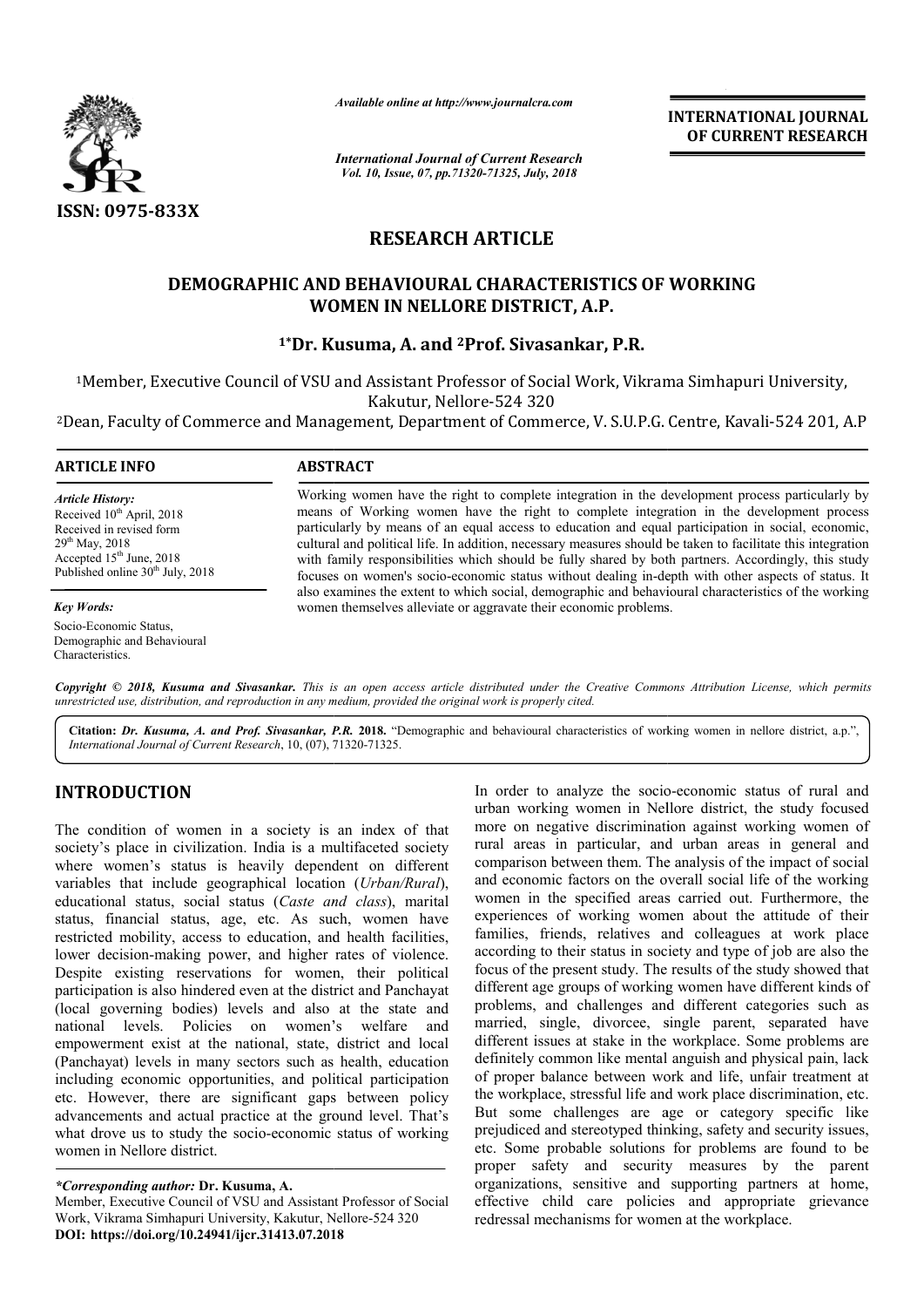### **Objectives**

- To study the demographic and behavioural characteristics of working women in rural and urban areas of Nellore district.
- To understand the problems faced by working women in rural and urban areas of Nellore district.
- To offer some viable solutions for problems rural and urban working women facing in families and at workplace.

**Methods of data collection:** For an in-depth analysis about the social status of rural and urban working women in Nellore district Investigative methods were used to get data from the respondents. An interviewing schedule is used where questions are asked to the respondents and answers are recorded. It is the most appropriate method to get the information by visiting them to have the appropriate knowledge about their socioeconomic conditions.

**Sampling design:** Stratified Random Sampling Method is used to select the respondents in Nellore District of Andhra Pradesh. In the first stage, 5 Rural Mandals and 2 Urban Mandals are selected in Nellore District. In the second stage, 2 villages are selected from each Mandal. In the third stage, 10 respondents selected are selected from each village. 50 respondents are selected from each of the Mandal. Thus, 200 married working women are selected from both rural and urban areas in the district.

**Analysis and interpretation of data:** In order to analyze and present the collected data, qualitative and quantitative methods are used. Data have been interpreted in the form of tables which present the major findings of the study. Each table has two parts, one for the rural working women and the other for the urban working women. Percentages of each category are calculated and compared with each other. The required data are analyzed and interpreted for establishing the relationship between the socio-economic characteristics of one to the other in respect of working women.

**Factors affecting working women's employment:** In order to have a comprehensive understanding of the women's involvement in income oriented activities, it is important to know the factors affecting or limiting the employment possibilities for women in Nellore district. Therefore, in the following parts a detailed discussion about the factors such as age, education, marital status, occupations and financial status of the working women has been done.

**Demographic information:** Age group is one of the important factors for domestic violence. 42 per cent of the respondents belongs to 31-35 age group (rural  $26\%$ , and urban $16\%$ ), 31 per cent belongs to 36-40 age group, 23 per cent belongs to 26-30 and finally only 4 per cent belongs to 41-45 age group. It is found that 31-35 age group women show maturity of their life styles. 25-35 age group women are facing persisting challenges like marriage, family, and children, caring about elders etc. In view of this, it can be suggested that women need to have a lot of patience. It is also found that majority of women belong to 31-35 age group are facing domestic violence. When compared with working women from rural areas, working women from urban areas are more prone to domestic violence. Of the total sample population, 51 per cent of the respondents are Hindus, followed by quarter (25%) are of Christians and the remaining 24 per cent are Muslims. Houses are classified into four kindskutcha, pucca, tiled and hut on the basis of the materials used for the construction of roof, wall and floor. The proportion of pucca houses is twice as high in urban areas as compared to rural areas. In rural areas relatively more families live in kutcha houses most of which are huts with thatched roof and mud walls. Such houses do not provide enough protection against inclement weather conditions. Among the total sample population, 48 per cent of the respondents have katcha houses, 35 per cent pucca houses, 9 per cent huts and 8 per cent tiled houses. Respondents in urban areas have a good housing pattern like katcha and pucca houses compared to respondents in rural areas. Nuclear family system is a family structure that consists of parents living with their children, also known as an immediate family. A joint family is a form of family where the grandparents, father, mother, and children live jointly under one roof. A predominate, 80% of the respondents belong to nuclear family and the remaining 20 percent to joint family. In urban, nuclear families are more than in rural but joint families are more in rural than in urban. If a family is nuclear, size is 2- 5 members as well as joint is having more than 5 members. It is clear that 36 per cent of the respondents size is 3-4, continued that 29 percent are only having 2 members, 20 percent having 5-6 members, 8.5 per cent are having 7-8 members and only 6.5 percent are having 9 members in a family. Education is the process of facilitating learning or the acquisition of knowledge, skills, values, belief and educational methods include storytelling, discussion, teaching, training and directed research. Education normally takes place under the guidance of educators but learners may also educate themselves. Education can take place in formal or informal settings and any experience that has a formative effect on the way one thinks, feels, or acts may be considered educational. The data explains that majority (30%) of the respondents studied secondary education (6-10), 21 percent intermediate, 18.5 percent primary level (1-5), 18 percent are graduate, and above and the remaining 12.5 percent are illiterates.

**Marital Status:** Marriage is a socially or ritually recognised union between spouses that establishes rights and obligations between them, and any resulting in biological or adopted children and in-laws and other family through marriage. Nearly 72.5 per cent of the respondents are married, 13.5 per cent divorced, 10 per cent separated and only 4 per cent widowed. In every family women are playing a variety of roles such as mother, wife, sister and daughter-in-law. As per data 77.5 per cent of the women are wives, and 22.5 per cent daughters-in-law. It is found that majorities are wives. 84 per cent of the respondents got married by arranged means and 8.5 per cent eloped and got married. According to the data, arranged marriage is the best choice for the women particularly in rural areas. Women have less chance to refuse the arranged marriage but in the urban areas it is somewhat different. Marital life is an innate need for every human being. In rural and urban areas, there is no difference between marital life and living area. 43 per cent of the respondents have got married for 1-3 years, 39 per cent for 4-6 years, 7.5 per cent for less than a year only, 6 per cent for 7-9 years and only 4.5 per cent for 10 and above. In urban areas 27 per cent (total of 43%) women have been married for 1-3 year, in rural areas 21.5 percent (total of 39%) for 4-6 years. Family is fundamental at every stage of human life. It is found that only 2 percent of working women belong to rural areas was happy with their family. 38 per cent of the women was in very bad terms with their family, 36 per cent opined that they were unhappy with their families,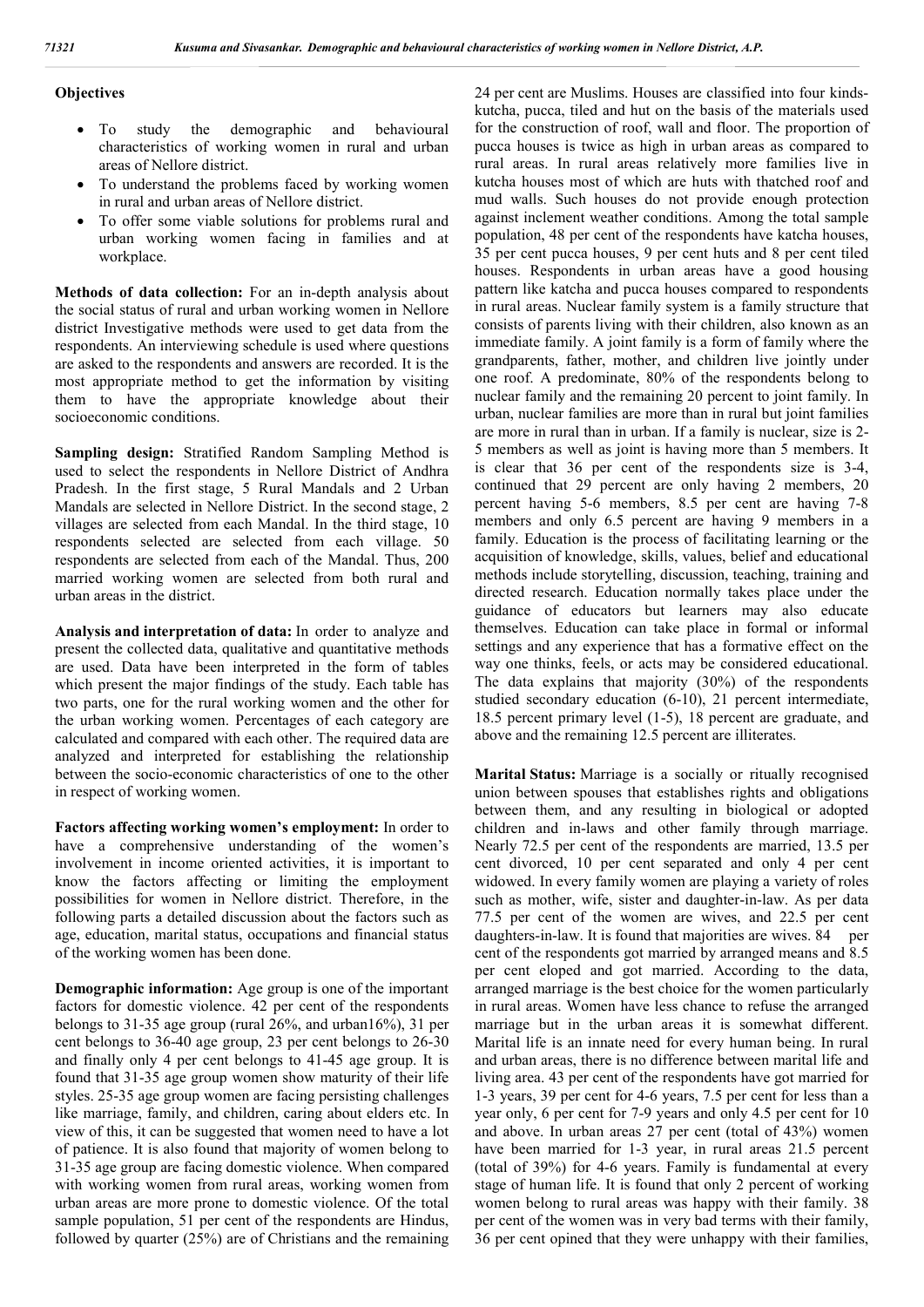24 per cent are somewhat happy with their families. In urban areas 19.5 per cent (36%) women were unhappy and in rural areas 20 per cent (38%) women were in bad terms with their families. Age was found to be one of the factors for healthy relationship between husband and wife. Adjustments and compromises should be from both sides which pave way for a happy married life. One of the factors usually goes unnoticed is the difference between ages of husbands and wives. Only 7 percent of the women are same age with their respective spouses, 39 per cent 1-3 years age difference with their respective spouses, 34 per cent 4-6 years age difference, 11 per cent 7-9 years and only 9 percent 10 years age difference. It is found that the age difference had the least impact on domestic violence faced by working women.

#### **Employment and financial status**

Employment is necessary for every family. In rural areas majority depend on agricultural and agricultural related occupations and in urban areas on non agricultural related occupations, private jobs, self employed jobs etc. In every family father, mother or head of the house is working for family maintenance. In some families two or more are working for family. In rural areas 32.5 per cent (total of 52%) families have two job seekers in each family and in urban areas 28.5 percent (total of 42.5%) families have one job seeker in each family. Only 5.5 percent families have three job seekers in a family. The above data shows that majority of rural families have two job seekers in each family, in urban areas one member. If both wife and husband are working, the reasons for violence are found to be money, working hours, husband's bad habits etc. If only wife working, the reasons for violence found to be power, self-esteem, family members' involvement and ego problems. Occupation refers to the type of work done during the reference period by the person employed (or the type of work done previously, if the person is unemployed) irrespective of the industry or the status in employment in which the person should be classified. With this regard a majority (37.5%) of the respondents were non agricultural laborers followed by 25.5 percent of the respondents were skilled agricultural laborers, 16.5 percent were artisans, 13.5 percent were home based workers and only 7 percent were doing petty businesses. In rural areas 25 percent (total of 25.5%) women were skilled agricultural laborers, in urban areas 19.5 per cent (37.5%) women were working nonagricultural laborers (manual worker, daily wage labour, construction worker etc).

Salary is the one of the most important things for any job. 39.5% of the respondents getting salary weekly, 22.5 per cent of the women getting salary daily and monthly, 8.5 per cent getting salary after finishing work and only 7 per cent getting in an noncasual way. In urban areas majorities are getting salary monthly and in rural areas getting daily wages. Debt is inevitable to any person. Daily wages are not sufficient to make ends meet for laborers. In such cases they are forcing themselves to borrow and can't pay off debts, which are piling up. As a result husbands in rural areas are wrangling over money. Therefore debt is found to be the main reason for domestic violence. More than half of the respondents (58%) have taken debts and 42 per cent stated they hadn't taken. The number of borrowers is increasing significantly in rural areas compared with urban areas due to lack of job opportunities. It is noticed that 42 per cent of the respondents haven't taken debts. 19.5 per cent of the respondents have borrowed money ranging from Rs.50, 001 to Rs.1, 00,000 followed by 17.5 per cent from Rs.1, 00,000. Next to 13 per cent from Rs.25, 001 to Rs.50, 000. The more they borrow the higher the tendency of violence. When the environment of workplace is good, women are working happily. A majority 37 per cent of the women opined that their work place environment is very bad, 33 per cent said maximum time they were experiencing bad environment, 23.5 per cent reacted that their work environment is looking bad and 6.5 per cent expressed that working area is somewhat good. As per government rules the number of minimum working hours per day are 8 hours but in some situations it increasing due to employer's intimidation. 48.5 per cent of the women are working 9-10 hours per day followed by 36 per cent working 7-8 hours, 13 per cent 5-6 hours and 2.5 per cent doing part-time jobs in urban working below 5 hours per day. Over time duty is done in some sectors, a lion's share (66.5%) of the women are working overtime, 25 per cent never work over time duty, 8.5 per cent of the respondents said they didn't even know whether they were working over time. Women working overtime get extra allowance. The above data indicates that in rural areas 9 per cent are spending their allowances on clothes, 8.5 per cent spending on health, food, durables etc., 6 per cent giving financial assistance to their mother, relatives, friends or neighbors. In urban areas 15 per cent spending on clothes, 8 per cent on cosmetics and 5.5 for personal works. On detailed analysis of the responses it has been found that domestic violence can be caused by domination by men, power, physical harassment, mental anguish, psychological stress and finally money related (wages and over time allowance) and misuse of money. A majority (86.5%) of the women are affected by anyone of the above factors.

## **Problems faced by working women of rural and urban in Nellore district:**

#### **Occupational problems as stress**

In women occupational stress unavoidable. World Health Organization's (WHO) defines *Occupational or work-related stress as "the response people may have when presented with work demands and pressures that are not matched to their knowledge and abilities and which challenge their ability to cope."* Work and family are the two most important aspects in women's lives. Balancing work and family has become a key personal and family issue for many working women. There are many facets in working women's life that subject to stress. They deal with home and family issues as well as job stress on a daily basis.

#### **Reasons found for occupational stress in working women**

Imbalance between work and family leads to occupational stress. Imbalance between work and family life arises due to a number of factors. Following are various factors.

#### **Mental harassment**

It is an age old convention that women are less capable and inefficient in working as compared to men. The attitude which considers women unfit for certain jobs holds back them. In spite of the constitutional provisions, gender bias creates obstacles in their recruitment.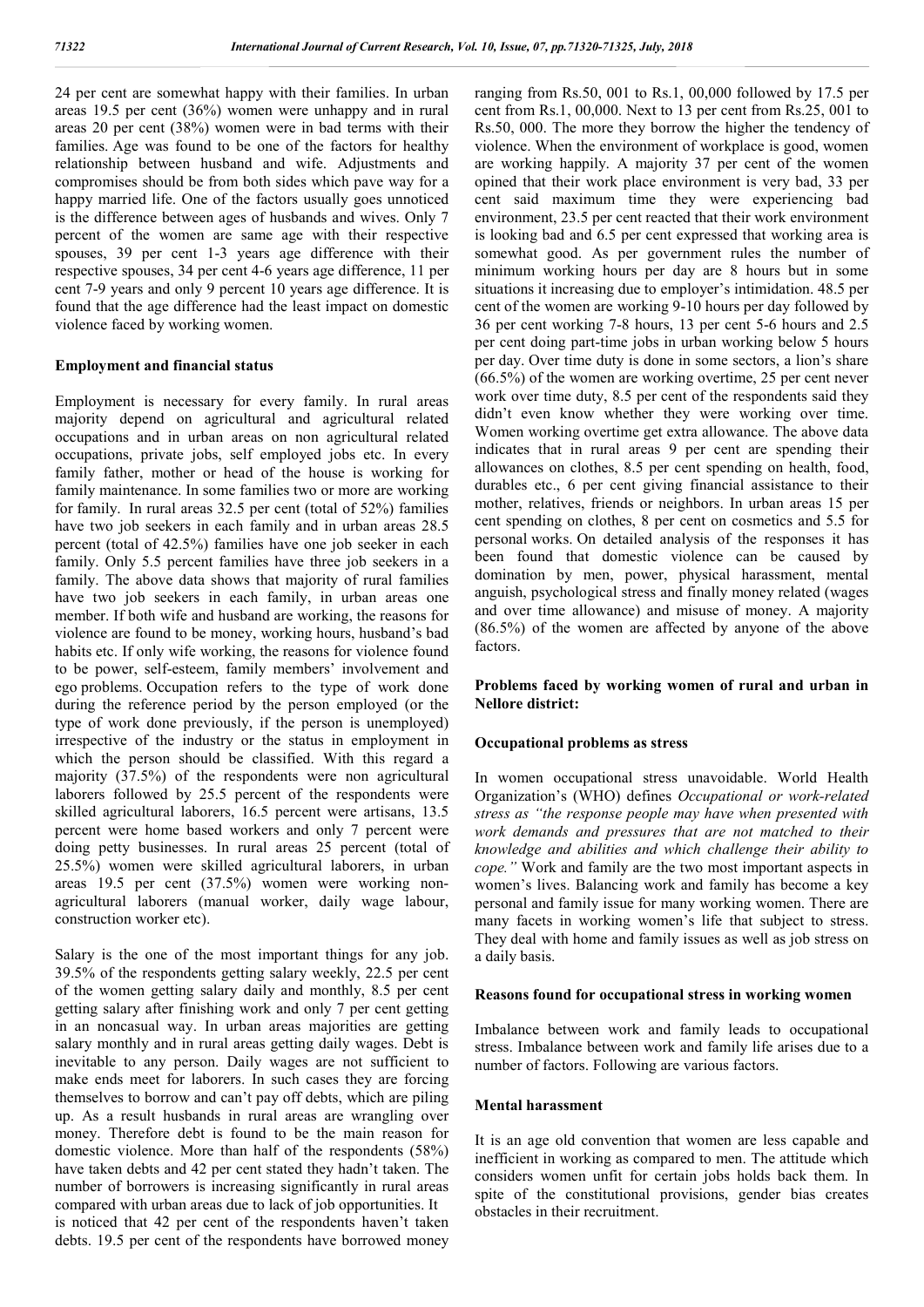| Variable       | Group              | Area           |               |        |               | Total      |               |  |
|----------------|--------------------|----------------|---------------|--------|---------------|------------|---------------|--|
|                |                    | Rural<br>Urban |               |        |               |            |               |  |
|                |                    | N<br>(100)     | $\frac{0}{0}$ | N(100) | $\frac{0}{0}$ | N<br>(200) | $\frac{0}{0}$ |  |
| Age group      | 26-30              | 20             | 10            | 26     | 13            | 46         | 23            |  |
|                | 31-35              | 52             | 26            | 32     | 16            | 84         | 42            |  |
|                | 36-40              | 23             | 11.5          | 39     | 19.5          | 62         | 31            |  |
|                | $41 - 45$          | 5              | 2.5           | 3      | 1.5           | 8          | 4             |  |
| Religion       | Muslim             | 23             | 11.5          | 25     | 12.5          | 48         | 24            |  |
|                | Hindu              | 49             | 24.5          | 53     | 26.5          | 102        | 51            |  |
|                | Christian          | 28             | 14            | 22     | 11            | 50         | 25            |  |
| Social status  | <b>OC</b>          | 26             | 13            | 12     | 6             | 38         | 19            |  |
|                | BC                 | 31             | 15.5          | 32     | 16            | 63         | 31.5          |  |
|                | <b>SC</b>          | 42             | 21            | 26     | 13            | 68         | 34            |  |
|                | <b>ST</b>          | $\mathbf{1}$   | 0.5           | 30     | 15            | 31         | 15.5          |  |
| House type     | Own                | 77             | 38.5          | 39     | 19.5          | 116        | 58            |  |
|                | Rent               | 33             | 16.5          | 61     | 30.5          | 84         | 42            |  |
| Residence type | Katcha             | 57             | 28.5          | 39     | 19.5          | 96         | 48            |  |
|                | Pucca              | 19             | 9.5           | 51     | 25.5          | 70         | 35            |  |
|                | Tiled              | 9              | 4.5           | 7      | 3.5           | 16         | 8             |  |
|                | Hut                | 15             | 7.5           | 3      | 1.5           | 18         | 9             |  |
| Family type    | Nuclear            | 72             | 36            | 88     | 44            | 160        | 80            |  |
|                | Joint              | 28             | 14            | 12     | 6             | 40         | 20            |  |
| Family size    | 2                  | 30             | 15            | 28     | 14            | 58         | 29            |  |
|                | $3 - 4$            | 37             | 18.5          | 35     | 17.5          | 72         | 36            |  |
|                | $5 - 6$            | 20             | 10            | 20     | 10            | 40         | 20            |  |
|                | $7 - 8$            | 6              | 3             | 11     | 5.5           | 17         | 8.5           |  |
|                | 9 above            | 7              | 3.5           | 6      | 3             | 13         | 6.5           |  |
| Education      | Illiterate         | 15             | 7.5           | 10     | 5             | 25         | 12.5          |  |
| qualification  | Primary            | 16             | 8             | 21     | 10.5          | 37         | 18.5          |  |
|                | Secondary          | 30             | 15            | 30     | 15            | 60         | 30            |  |
|                | Intermediate       | 19             | 9.5           | 23     | 11.5          | 42         | 21            |  |
|                | Graduate and above | 16             | 8             | 20     | 10            | 36         | 18            |  |

**Table 4.1. Demographic Status of the Respondents**

Source: Field Survey

#### **Table 4.2. Marital Status of the Respondents**

| Variable                    | Group              | Area   |                |                |               | Total  |               |  |
|-----------------------------|--------------------|--------|----------------|----------------|---------------|--------|---------------|--|
|                             |                    | Rural  |                | Urban          |               |        |               |  |
|                             |                    | N(100) | $\frac{0}{0}$  | N(100)         | $\frac{0}{0}$ | N(200) | $\frac{0}{0}$ |  |
| Marital status              | Married            | 68     | 34             | 77             | 38.5          | 145    | 72.5          |  |
|                             | Divorced           | 14     | 7              | 13             | 6.5           | 27     | 13.5          |  |
|                             | Separated          | 12     | 6              | 8              | 4             | 20     | 10            |  |
|                             | Widowed            | 6      | 3              | $\overline{2}$ |               | 8      | 4             |  |
| Position in family          | Daughter in-law    | 25     | 13.5           | 18             | 9             | 45     | 22.5          |  |
|                             | Wife               | 73     | 36.5           | 82             | 41            | 155    | 77.5          |  |
| Marriage type               | Arranged           | 90     | 45             | 78             | 36            | 168    | 84            |  |
|                             | Love               | 5      | 2.5            | 10             | 5             | 15     | 7.5           |  |
|                             | Eloped             | 6      | 3              | 11             | 5.5           | 17     | 8.5           |  |
| Marital life duration       | Within one year    | 8      | 4              | $\overline{7}$ | 3.5           | 15     | 7.5           |  |
|                             | 1-3 Years          | 36     | 18             | 46             | 27            | 80     | 43            |  |
|                             | 4-6 Years          | 43     | 21.5           | 35             | 17.5          | 78     | 39            |  |
|                             | 7-9 Years          | 7      | 3.5            | 5              | 2.5           | 14     | 6             |  |
|                             | 10 and above years | 6      | 3              | 3              | 1.5           | 13     | 4.5           |  |
| Satisfaction with family    | Good               | 4      | $\overline{2}$ | $\theta$       | $\Omega$      | 4      | 2             |  |
|                             | Somewhat good      | 23     | 11.5           | 25             | 12.5          | 48     | 24            |  |
|                             | Unhappy            | 33     | 16.5           | 39             | 19.5          | 72     | 36            |  |
|                             | Very Bad           | 40     | 20             | 36             | 18            | 76     | 38            |  |
| Age difference with husband | Both are same      | 7      | 3.5            | 7              | 3.5           | 14     | 7             |  |
|                             | 1-3 Years          | 38     | 18             | 40             | 20            | 78     | 39            |  |
|                             | 4-6 Years          | 31     | 15.5           | 37             | 18.5          | 68     | 34            |  |
|                             | 7-9 Years          | 14     | 7              | 8              | 4             | 22     | 11            |  |
|                             | 10 and above Years | 10     | 5              | 8              | 4             | 18     | 9             |  |

Source: Field Survey

In addition to this, the same attitude governs injustice of unequal salaries for the same job. The true equality has not been achieved even after 71 years of independence. Working in such conditions inevitably puts strain on women to greater extent as compared to men, thus making them less eager in their career.

**Sexual harassment:** Today, almost all working women are prone to sexual harassment irrespective of their status, personal characteristics and the types of their employment.

They are facing sexual harassment on way home, at working places, educational institutions and hospitals, and home. It is shocking that the law protectors are violating and outraging modesty of women. Most of the women tend to concentrate on the poor service jobs whereas men are in an immediate supervisory position, which gives them an opportunity to exploit their subordinate women.

**Discrimination at workplace:** However, Indian women still face blatant discrimination at their workplaces.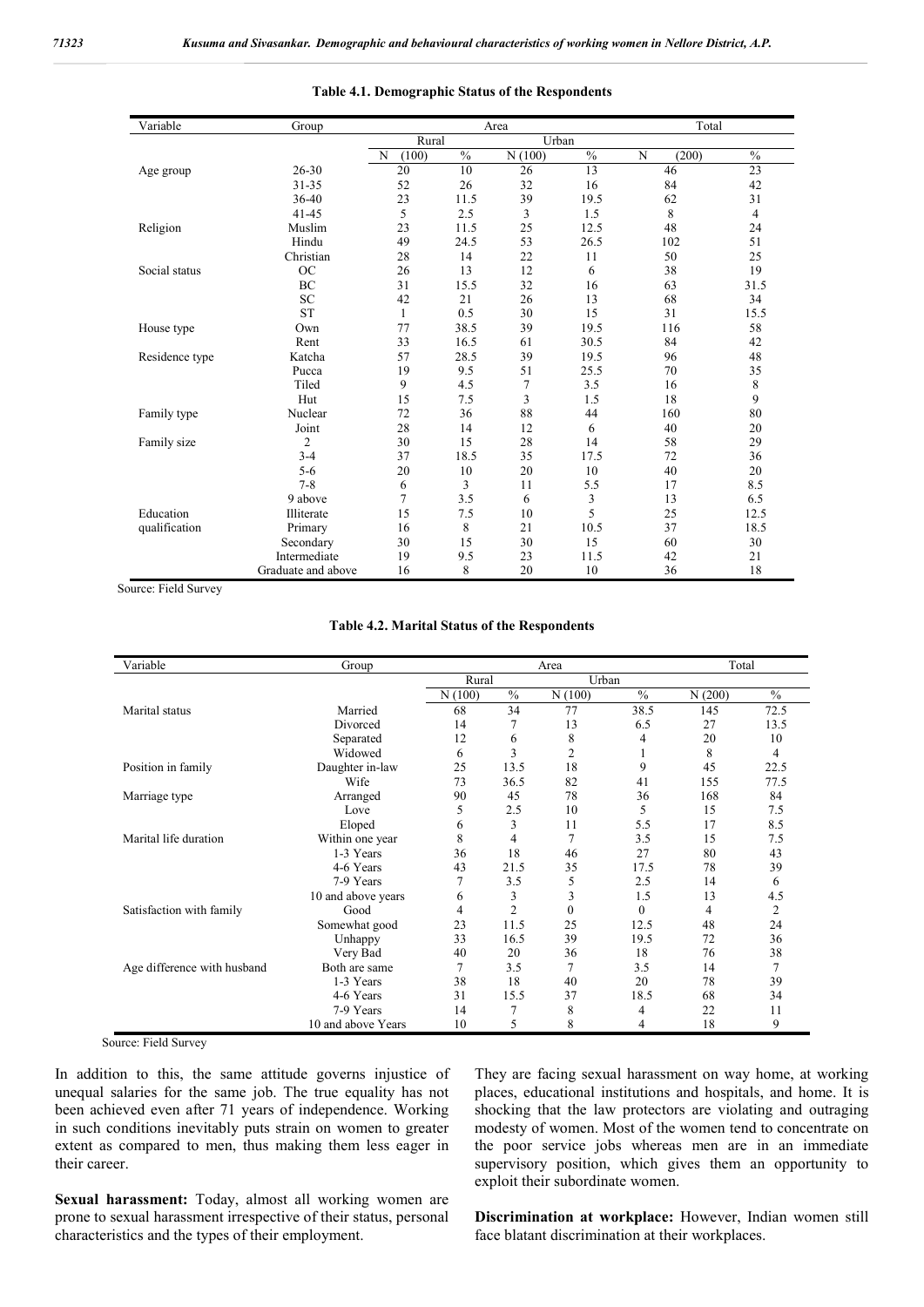|                       |                            |                | <b>Rural Mandals</b> |              | <b>Urban Mandals</b> |        | Total         |  |
|-----------------------|----------------------------|----------------|----------------------|--------------|----------------------|--------|---------------|--|
|                       |                            | N(100)         | $\frac{0}{0}$        | N(100)       | $\frac{0}{0}$        | N(200) | $\frac{0}{0}$ |  |
| Job seekers in family | One                        | 28             | 14                   | 57           | 28.5                 | 85     | 42.5          |  |
|                       | Two                        | 65             | 32.5                 | 39           | 19.5                 | 104    | 52            |  |
|                       | Three                      | $\tau$         | 3.5                  | 4            | $\overline{2}$       | 11     | 5.5           |  |
| Occupation type       | Skilled Agriculture labour | 50             | 25                   | $\mathbf{1}$ | 0.5                  | 51     | 25.5          |  |
|                       | Non Agriculture Labour     | 36             | 18                   | 39           | 19.5                 | 75     | 37.5          |  |
|                       | Home based work            | 3              | 1.5                  | 24           | 12                   | 27     | 13.5          |  |
|                       | Artisan                    | 8              | $\overline{4}$       | 25           | 12.5                 | 33     | 16.5          |  |
|                       | <b>Petty Business</b>      | 3              | 1.5                  | 11           | 5.5                  | 14     | $\tau$        |  |
| Salary                | Daily                      | 25             | 12.5                 | 20           | 10                   | 45     | 22.5          |  |
|                       | Weekly                     | 36             | 18                   | 43           | 21.5                 | 79     | 39.5          |  |
|                       | Monthly                    | 20             | 10                   | 25           | 12.5                 | 45     | 22.5          |  |
|                       | Finished Work              | 10             | 5                    | 7            | 3.5                  | 17     | 8.5           |  |
|                       | Un casual way              | 9              | 4.5                  | 5            | 2.5                  | 14     | $\tau$        |  |
| Debts                 | Yes                        | 66             | 33                   | 50           | 25                   | 116    | 58            |  |
|                       | N <sub>o</sub>             | 44             | 22                   | 40           | 20                   | 84     | 42            |  |
| Debt Amount           | No debts                   | 34             | 17                   | 50           | 25                   | 84     | 42            |  |
|                       | up to 25000                | 13             | 6.5                  | 3            | 1.5                  | 16     | 8             |  |
|                       | 25001-50000                | 13             | 6.5                  | 13           | 6.5                  | 26     | 13            |  |
|                       | 50001-100000               | 21             | 10.5                 | 18           | 9                    | 39     | 19.5          |  |
|                       | Above 100000               | 19             | 9.5                  | 16           | 8                    | 35     | 17.5          |  |
| Work place            | Somewhat good              | $\overline{2}$ | $\mathbf{1}$         | 11           | 5.5                  | 13     | 6.5           |  |
| atmosphere            | Looking Bad                | 24             | 12                   | 23           | 11.5                 | 47     | 23.5          |  |
|                       | Maximum time Bad           | 41             | 20.5                 | 25           | 12.5                 | 66     | 33            |  |
|                       | Very Bad                   | 33             | 16.5                 | 41           | 20.5                 | 74     | 37            |  |
| Working hours per     | <b>Below 5 Hours</b>       | $\theta$       | $\mathbf{0}$         | 5            | 2.5                  | 5      | 2.5           |  |
| day                   | 5-6 Hours                  | 3              | 1.5                  | 23           | 11.5                 | 26     | 13            |  |
|                       | 7-8 Hours                  | 41             | 20.5                 | 31           | 15.5                 | 72     | 36            |  |
|                       | 9-10 Hours                 | 56             | 28                   | 41           | 20.5                 | 97     | 48.5          |  |
|                       |                            | 59             |                      | 74           |                      |        |               |  |
| Over time duty        | Yes                        | 32             | 29.5                 |              | 37                   | 133    | 66.5          |  |
|                       | N <sub>o</sub>             |                | 16                   | 18           | 9                    | 50     | 25            |  |
|                       | Can't Say                  | 9              | 4.5                  | 8            | $\overline{4}$       | 17     | 8.5           |  |
| Over time allowance   | Personal                   | 17             | 8.5                  | 11           | 5.5                  | 28     | 14            |  |
| usage                 | Buying clothes             | 18             | 9                    | 30           | 15                   | 48     | 24            |  |
|                       | Cosmetics                  | 10             | 5                    | 16           | 8                    | 26     | 13            |  |
|                       | Giving to Husband          | $\overline{2}$ | 1                    | 3            | 1.5                  | 5      | 2.5           |  |
|                       | Any Other                  | 12             | 6                    | 14           | 7                    | 26     | 13            |  |
| Action against        | Nothing will Happen        | 21             | 10.5                 | 6            | 3                    | 27     | 13.5          |  |
|                       | Affect with Violence       | 79             | 39.5                 | 94           | 47                   | 173    | 86.5          |  |

**Table 4.3. Employment and financial status of the Respondents**

Source: Field Survey

They are often deprived of promotions and growth opportunities at work places but this doesn't apply to all working women. A majority of working women continue to be denied their right to equal pay under the Equal Remuneration Act, 1976 and are underpaid in comparison to their male colleagues. This is usually the case in factories and labouroriented industries.

**No safety of working women while travelling:** Typically, the orthodox mindset in the Indian society makes it difficult for a working woman to balance her domestic environment with the professional life. In some families, it may not be acceptable to work after six o'clock. Those families that do accept these working hours may experience considerable anxiety every day about woman's safety while travelling. So many issues affect a working woman because she is closely protected or watched by her family and the society.

**Lack of family support**: Lack of proper family support is another issue that working women suffer from. At times, the family doesn't support women to leave the household work and go to office. They also resist for women working till late in office which also hampers the performance of the women and this also affects their promotion.

**Insufficient maternity leaves**: Insufficient maternity leave is another major issue that is faced by a working mother.

This not only affects the performance of women employees at work, but is also detrimental to their personal lives.

**Job insecurity**: Unrealistic expectations, especially in the time of corporate reorganizations, which sometimes puts unhealthy and unreasonable pressure on the employee, can be a tremendous source of stress and suffering. Increased workload, extremely long work hours and intense pressure to perform at peak levels all the time for the same pay, can actually leave an employee physically and emotionally drained. Excessive travel and too much time away from family also contribute to an employee's stress.

**Workplace adjustment**: Adjusting to the workplace culture, whether in a new company or not, can be intensely stressful. Making oneself adapt to various aspects of workplace culture such as communication patterns of the boss as well as the coworkers, can be lesson of life. Maladjustments to workplace cultures may lead to subtle conflicts with colleagues or even with superiors. In many cases office politics or gossips can be major stress inducers.

Other reasons can be personal demographics like age, level of education, marital status, number of children, personal income and number of jobs currently had where you work for pay and work situation characteristics like job tenure, size of employing organization, hours worked per week, etc.